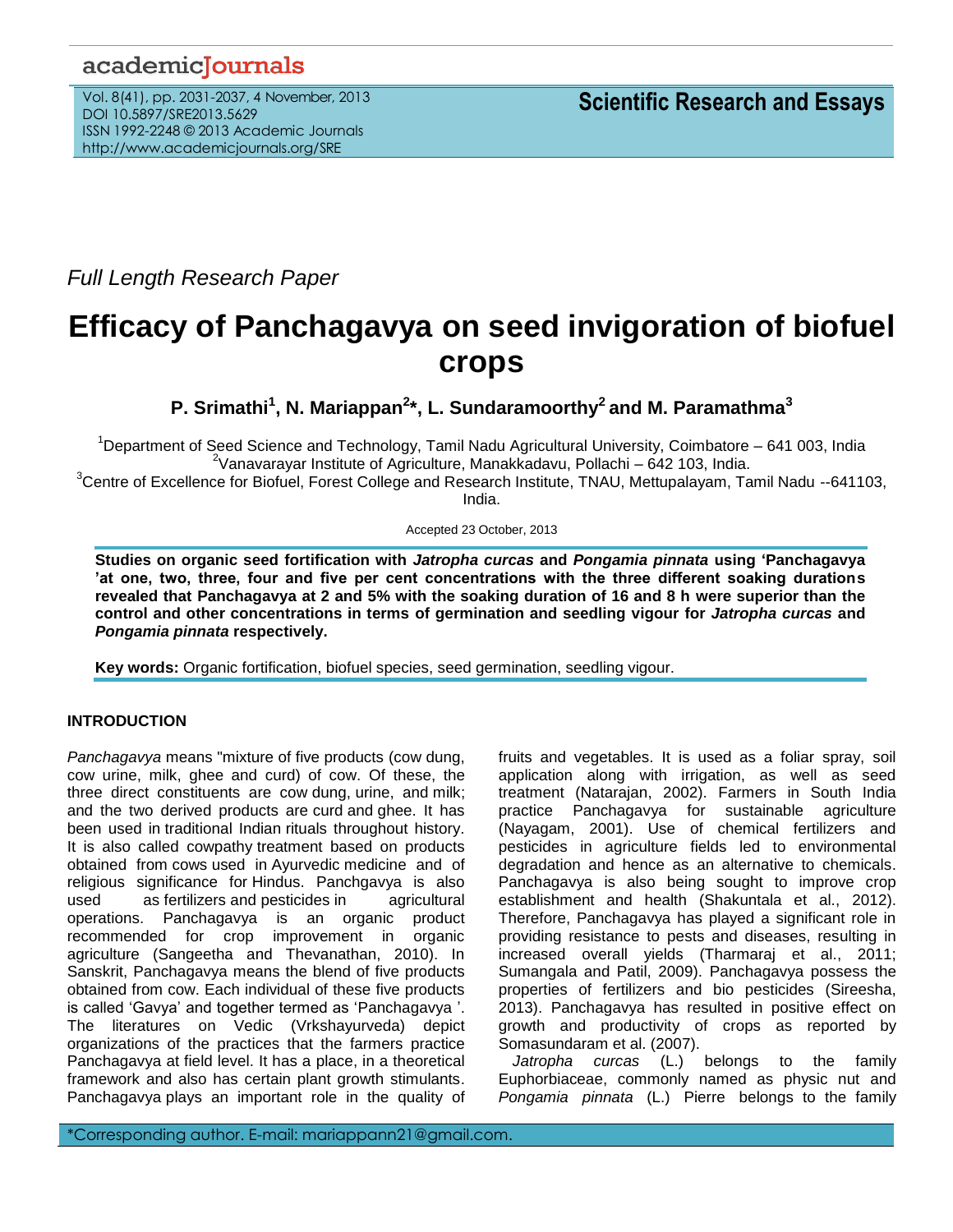Leguminoseae, commonly known as Indian beech tree or pongam oil tree, that is, trees grown in backyards of forest based industry because of their utility as an alternative of fossil fuel. These underutilized trees are houses based on their multipurpose utility. At present, these trees are getting more popularity for plantation in generally propagated through seeds (Daniel and Hegde, 2007). Seed is one of the basic inputs of agriculture normally invigorated before sowing for the benefit of endogenous improvement of needy substances. Irrespective of the invigorative agent, the success of pretreatment is highly dependent on its concentration and the soaking duration. Promotive influence of Panchagavya has been well documented in agricultural and horticultural crops to enhance the growth and yield (Natarajan, 2002), but there is no evidence found on biofuel tree species. Hence studies were initiated with Jatropha and Pungam seeds to evaluate the influence of Panchagavya for its seed invigorative influence with different doses and durations.

#### **MATERIALS AND METHODS**

#### **Seed source and experimental materials**

Fresh seeds of *J. curcas* and *P. pinnata* were collected from Theni (10°04'N 77°45'E) and Coimbatore (11°1'6"N 76°58'21"E) districts of Tamil Nadu, India and used for Panchagavya seed fortification study during the year 2010 to 2011. The commercial product of Panchagavya was obtained from Tamil Nadu Agricultural University (TNAU), Coimbatore, India.

#### **Approach**

Panchagavya (TNAU product) was diluted to 1, 2, 3, 4 and 5% concentration using distilled water (Panchagavya were measured as 1 / 2 / 3 / 4 / 5 ml and the volume was made up to 100 ml using 99 / 98 / 97 / 96 / 95 ml of distilled water respectively). In each of the dilutions, the seeds of *J. curcas* and *P. pinnata* were soaked along with water adopting the seed to solution ratio of 1:1. The seeds were removed at various soaking durations *viz.,* 8, 16 and 24 h and were sown in sand media under germination room condition (25°C, 95  $\pm$  2% RH). Seven replications with 100 seeds in each were used in each treatment.

#### **Observations**

Seed germination per cent was calculated on 5th, 8th, 12th and 16th day and on 10th, 14th, 18th and 22nd day (after sowing) for *J. curcas* and *P. pinnata* respectively. After 16 and 22 days after sowing, the seeds were evaluated for the initial seed and seedling quality characteristics *viz.,* Germination (%) (ISTA, 2010), root length (cm) (the distance between the collar region to the tip of the primary root), shoot length (cm) (the distance between collar region to the tip of the primary leaf), dry matter production of 10 seedlings– (g) (dried in a hot air oven maintained at  $85^{\circ}$ C for 48 h and cooled in a desicator for 30 minutes and weighed in an electronic digital balance). Vigour index values were also computed as per Abdul– Baki and Anderson (1973) adopting the following formula.

Vigour index<sup>1</sup> = Germination (%)  $\times$  Total seedling length (cm)

#### **Statistical analysis**

The data were analyzed statistically adopting the procedure described by Gomez and Gomez (1984). Wherever necessary, the percentage values were transformed to angular (arc sine) values before carrying out the statistical analysis. The critical difference (CD) were worked out at 5% (P =  $0.05$ ) level. Since all the experiments were laboratory basis, the experimental design adopted was completely randomized design.

## **RESULTS**

Organic products are natural substances containing growth regulators and nutrients in different proportions (Somasundaram et al., 2007). Though their utility has been well established, for the selectivity of botanicals, the present study was carried out on Panchagavya with five different concentrations (1, 2, 3, 4 and 5%) and three different durations of soaking (8, 16 and 24 h) for invigoration of Jatropha and Pungam, the biofuel crops to have a better nursery establishment. The results expressed significant variation among the concentrations of Panchagavya and the durations of soaking (Tables 1 and 2).

### *Jatropha curcas*

The variation in *J. curcas* seed germination percentage recorded at various durations to express the influence of invigorative agent during growth period as 5th, 8th, 12th, and 16th day after sowing (Figure.1). The results revealed that the earliest germination to the tune of 20% was recorded at  $T_{1b}$  (16 h soaking at 1% Panchagavya) treatment followed 18% by  $T_{3b}$  (16 h soaking at 3% Panchagavya) in five days after sowing while highest germination percentage (83%) were recorded for  $T_{1b}$  (16 h soaking at 1% Panchagavya) followed (78%) by  $T_{6b}$  (16 h water soaking) on 16th day after sowing.

Among the different concentrations and soaking durations of Panchagavya, Jatropha seeds had better invigorated at 2% concentration with 16 h soaking (83%) which were 17 and 6% higher than control and water soaking respectively (Table 1). Similarly, the seedling vigour was also higher with 2% concentration of Panchagavya than control and water soaked seeds. But, seed germination and seedling quality characteristics were reduced with increasing concentration levels and duration.

# *Pongamia pinnata*

The *P. pinnata* seeds on 10th day after sowing at 5% concentration of Panchagavya,  $T_{5a}$  scored highest germination (88%) followed by  $T_{4a}$  (80%). However, there was no germination observed on 10th day after sowing of Pungam seeds under the treatments  $T_{1c}$  (24 h soaking at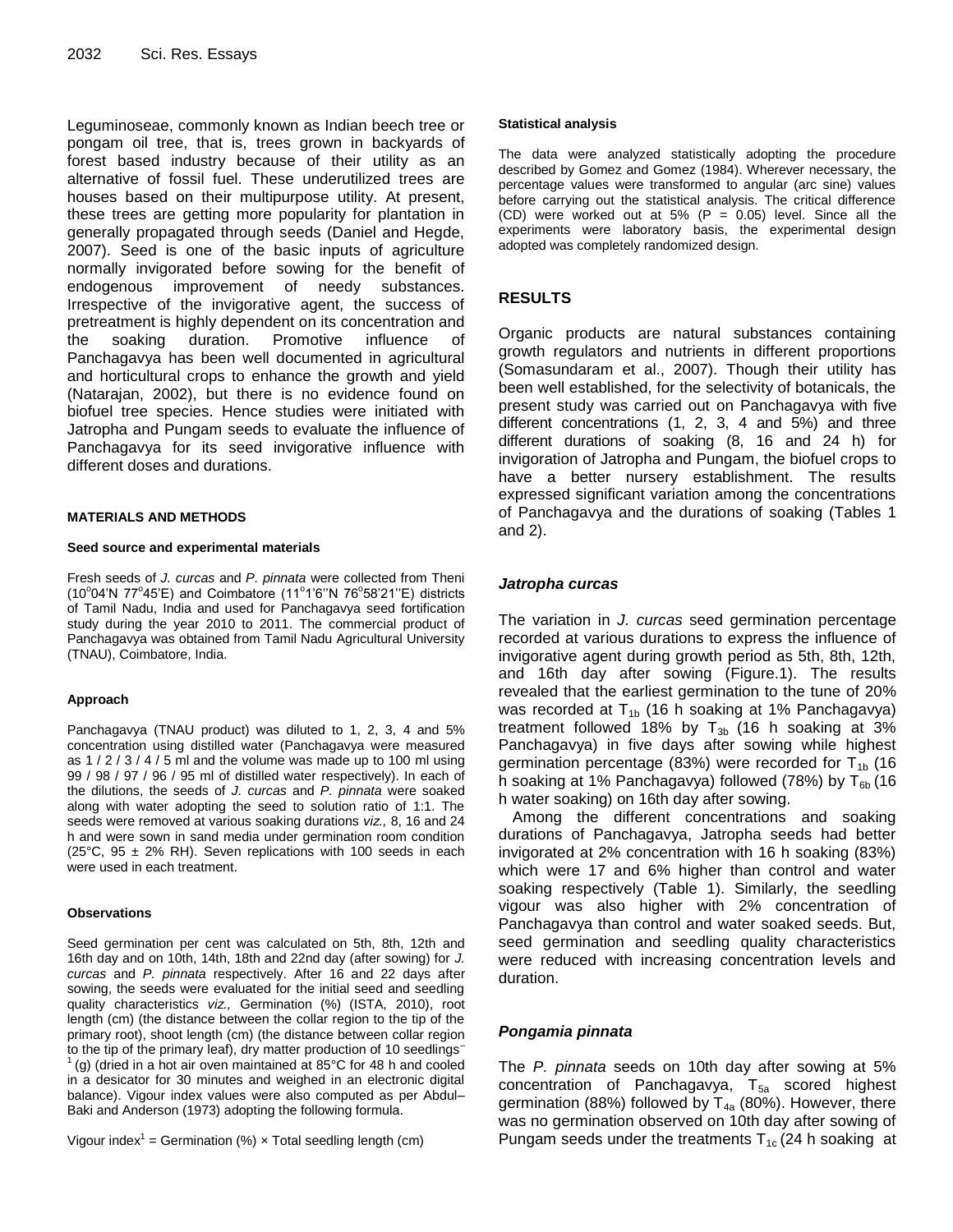|                          | Soaking durations (h) (D)                 |           |                  |           |                   |                                             |      |           |  |  |
|--------------------------|-------------------------------------------|-----------|------------------|-----------|-------------------|---------------------------------------------|------|-----------|--|--|
| <b>Concentration (C)</b> | 8                                         | 16        | 24               | Mean      | 8                 | 16                                          | 24   | Mean      |  |  |
|                          | Germination (%)                           |           |                  |           | Shoot length (cm) |                                             |      |           |  |  |
| 1%                       | 58 (49.4)                                 | 63 (52.3) | 58 (49.4)        | 59 (50.3) | 28.5              | 27.3                                        | 29.0 | 28.3      |  |  |
| 2%                       | 63 (52.3)                                 | 83 (65.3) | 65 (53.9)        | 70 (56.9) | 31.3              | 30.4                                        | 22.9 | 28.2      |  |  |
| 3%                       | 63 (52.3)                                 | 76 (60.3) | 60 (50.8)        | 66 (54.5) | 27.1              | 28.8                                        | 25.7 | 27.2      |  |  |
| 4%                       | 68 (55.3)                                 | 68 (55.6) | 58 (49.3)        | 64 (53.4) | 23.9              | 28.4                                        | 24.3 | 25.5      |  |  |
| 5%                       | 65 (53.8)                                 | 68 (55.6) | 48 (44.1)        | 60(51.1)  | 27.3              | 28.9                                        | 25.7 | 27.3      |  |  |
| Water                    | 69 (56.4)                                 | 78 (62.3) | 45 (42.0)        | 64 (52.9) | 27.3              | 27.6                                        | 21.0 | 25.3      |  |  |
| <b>Control</b>           | 69 (56.4)                                 | 69 (56.4) | 69 (56.4)        | 69 (56.4) | 30.4              | 30.4                                        | 30.4 | 30.4      |  |  |
| <b>Mean</b>              | 65 (53.7)                                 | 72 (58.3) | 58 (49.4)        |           | 28.0              | 28.8                                        | 25.6 |           |  |  |
| CD (P=0.05)              | C                                         | D         | CD               |           | $\mathsf{C}$      |                                             | D    | CD        |  |  |
|                          | 4.0                                       | 3.1       | <b>NS</b>        |           | <b>NS</b>         |                                             | 2.0  | <b>NS</b> |  |  |
|                          |                                           |           |                  |           |                   |                                             |      |           |  |  |
| <b>Concentration (C)</b> | Root length (cm)                          |           |                  |           |                   | Fresh weight 10 seedlings <sup>-1</sup> (g) |      |           |  |  |
| $1\%$                    | 7.6                                       | 9.7       | 7.9              | 8.4       | 39.5              | 39.7                                        | 38.8 | 39.3      |  |  |
| 2%                       | 8.3                                       | 9.0       | 7.5              | 8.3       | 39.7              | 47.0                                        | 42.5 | 43.0      |  |  |
| 3%                       | 8.0                                       | 10.0      | 8.3              | 8.8       | 39.4              | 41.5                                        | 43.7 | 41.5      |  |  |
| 4%                       | 8.0                                       | 8.7       | 8.2              | 8.3       | 37.0              | 43.7                                        | 43.1 | 41.2      |  |  |
| 5%                       | 8.2                                       | 8.2       | 7.3              | 7.9       | 42.4              | 43.5                                        | 39.6 | 41.8      |  |  |
| Water                    | 11.5                                      | 11.7      | 8.1              | 10.4      | 51.0              | 55.2                                        | 48.6 | 51.5      |  |  |
| control                  | 8.0                                       | 8.0       | 8.0              | 8.0       | 38.2              | 38.2                                        | 38.2 | 38.2      |  |  |
| Mean                     | 8.5                                       | 9.3       | 7.9              |           | 41.0              | 44.1                                        | 42.1 |           |  |  |
| CD (P=0.05)              | $\mathsf{C}$                              |           | D                | CD        | $\mathsf{C}$      | D                                           |      | CD        |  |  |
|                          | <b>NS</b>                                 |           | 0.8              | <b>NS</b> | <b>NS</b>         | 2.5                                         |      | <b>NS</b> |  |  |
|                          |                                           |           |                  |           |                   |                                             |      |           |  |  |
| <b>Concentration (C)</b> | Dry weight 10 seedlings <sup>-1</sup> (g) |           |                  |           |                   | <b>Vigour index</b>                         |      |           |  |  |
| $1\%$                    | 3.6                                       | 4.4       | 3.3              | 3.8       | 2085              | 2308                                        | 2116 | 2170      |  |  |
| 2%                       | 3.4                                       | 4.5       | 4.1              | 4.0       | 2483              | 3281                                        | 1983 | 2582      |  |  |
| 3%                       | 3.3                                       | 4.4       | 3.5              | 3.7       | 2183              | 2928                                        | 2040 | 2383      |  |  |
| 4%                       | 3.3                                       | 3.6       | 3.4              | 3.4       | 2144              | 2521                                        | 1871 | 2178      |  |  |
| 5%                       | 3.3                                       | 4.3       | 3.3              | 3.6       | 2309              | 2524                                        | 1597 | 2143      |  |  |
| Water                    | 3.8                                       | 3.9       | 2.0              | 3.2       | 2654              | 3087                                        | 1301 | 2347      |  |  |
| control                  | 2.2                                       | 2.2       | 2.2              | 2.2       | 1256              | 1256                                        | 1256 | 1256      |  |  |
| Mean                     | 3.3                                       | 3.9       | 3.1              |           | 2159              | 2558                                        | 1738 |           |  |  |
| CD (P=0.05)              | $\mathbf C$                               |           | D                | CD        | $\mathsf C$       | D                                           |      | CD        |  |  |
|                          | <b>NS</b>                                 |           | <b>NS</b><br>0.3 |           | <b>NS</b>         | 254.7                                       |      | <b>NS</b> |  |  |

**Table 1.** Influence of seed fortification treatment with Panchagavya on seed invigoration of *Jatropha curcas.*

C – Concentration, D – Duration of soaking hours (h), C x D – Interaction between concentration and duration of soaking duration, and NS – Non-significant. Figures in parentheses are arc sine transformed values.

1% Panchagavya),  $T_{2c}$  (24 h soaking at 2% Panchagavya) and  $T_7$  (control) (Figure 2). The results on *P. pinnata* revealed that seeds had better invigorative effect only at 5% with the soaking duration of 8 h (Table 2) probably due to the size of the seeds and the thickness of the seed coat and was followed by 4% for 8 h soaking. *P. pinnata* seeds pretreated with Panchagavya at 5% concentration for 8 h soaking enhanced the germination by 20 and 10% compared to control and water soaking respectively. Seed fortification with

Panchagavya (5%) had also increased the seed and seedling vigour of Pungam seeds compared to control and water soaking.

# **DISCUSSION**

The studies clearly indicated that there were significant improvement in the seed invigoration with Panchagavya fortified seeds and might be due to the action of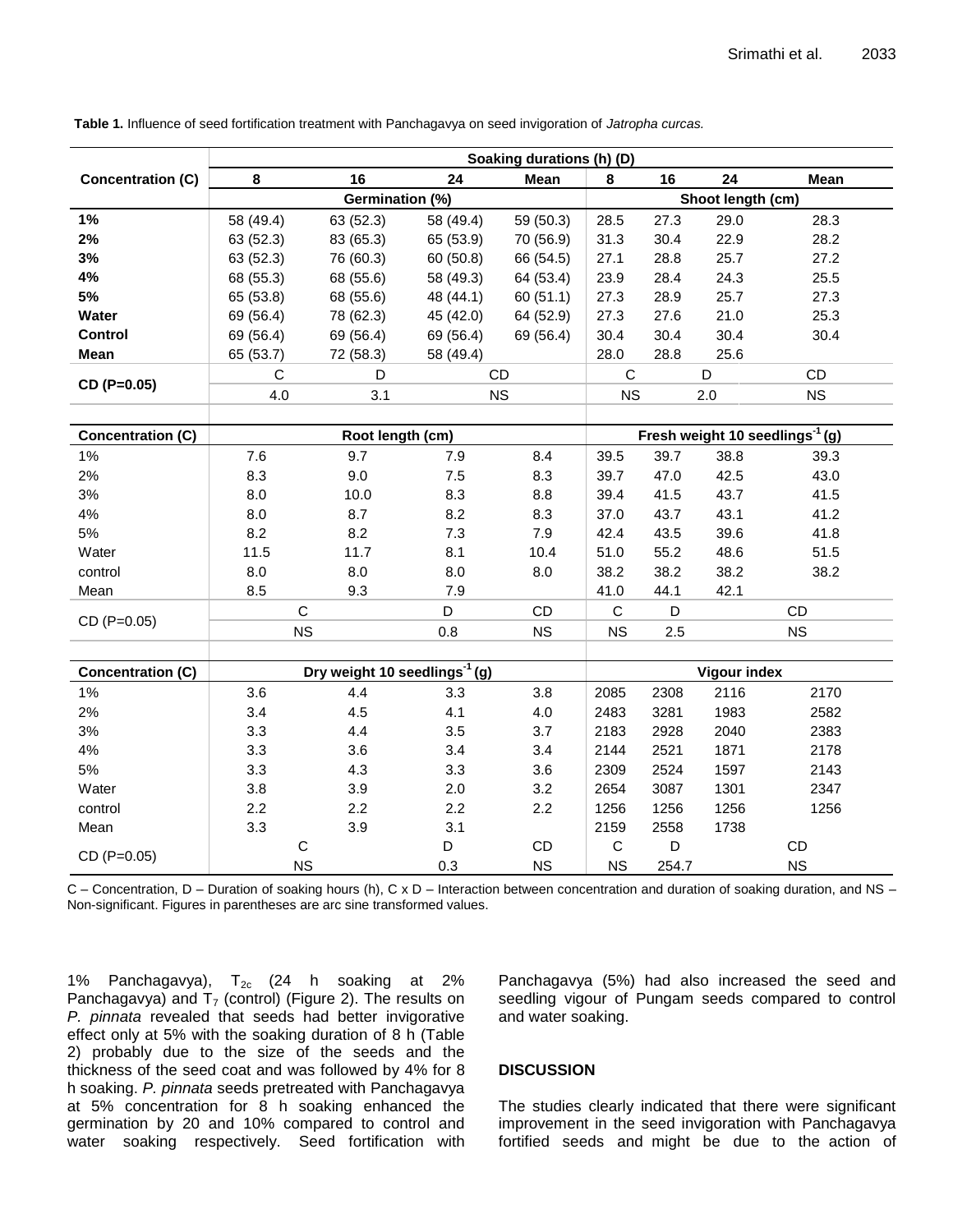|                          | Soaking durations (h) (D) |                                             |           |             |                   |                     |      |           |  |  |  |
|--------------------------|---------------------------|---------------------------------------------|-----------|-------------|-------------------|---------------------|------|-----------|--|--|--|
| <b>Concentration (C)</b> | 8                         | 16                                          | 24        | <b>Mean</b> | 8                 | 16                  | 24   | Mean      |  |  |  |
|                          | Germination (%)           |                                             |           |             | Shoot length (cm) |                     |      |           |  |  |  |
| 1%                       | 70 (56.8)                 | 58 (49.4)                                   | 38 (37.8) | 55 (48.0)   | 36.4              | 31.6                | 36.5 | 34.8      |  |  |  |
| 2%                       | 70 (56.9)                 | 45(42.1)                                    | 35 (36.2) | 50(45.1)    | 43.6              | 30.2                | 30.2 | 34.7      |  |  |  |
| 3%                       | 73 (58.4)                 | 50(45.0)                                    | 40 (39.2) | 54 (47.5)   | 39.3              | 37.7                | 34.9 | 37.3      |  |  |  |
| 4%                       | 80 (63.4)                 | 68 (55.4)                                   | 40 (39.2) | 63 (52.7)   | 39.2              | 35                  | 33   | 35.7      |  |  |  |
| 5%                       | 88 (69.4)                 | 68 (55.3)                                   | 48 (43.6) | 68 (56.1)   | 41.6              | 39.2                | 38.7 | 39.8      |  |  |  |
| Water                    | 78 (62.0)                 | 67 (54.6)                                   | 48 (43.6) | 64 (53.4)   | 38.8              | 38.5                | 37.3 | 38.2      |  |  |  |
| Control                  | 68 (55.3)                 | 68 (55.3)                                   | 68 (55.3) | 68 (55.3)   | 27.9              | 27.9                | 27.9 | 27.9      |  |  |  |
| Mean                     | 75 (60.3)                 | 61(51.0)                                    | 45 (42.1) |             | 38.1              | 34.3                | 34.1 |           |  |  |  |
| CD (P=0.05)              | C                         | D                                           |           | CD          | $\mathbf C$       |                     | D    | CD        |  |  |  |
|                          | 4.6                       |                                             | 3.2       | 7.9         | 4.1               |                     | 2.9  | 7.1       |  |  |  |
|                          |                           |                                             |           |             |                   |                     |      |           |  |  |  |
| <b>Concentration (C)</b> |                           | Fresh weight 10 seedlings <sup>-1</sup> (g) |           |             |                   |                     |      |           |  |  |  |
| $1\%$                    | 18.0                      | 16.1                                        | 16.2      | 16.8        | 55.1              | 49.7                | 49.7 | 51.5      |  |  |  |
| 2%                       | 18.7                      | 15.5                                        | 12.5      | 15.6        | 57.8              | 53.3                | 47.6 | 52.9      |  |  |  |
| 3%                       | 20.2                      | 17.1                                        | 15.9      | 17.7        | 57.0              | 52.2                | 50.2 | 53.1      |  |  |  |
| 4%                       | 18.0                      | 15.7                                        | 15.7      | 16.5        | 57.5              | 52.3                | 54.4 | 54.7      |  |  |  |
| $5%$                     | 20.1                      | 16.9                                        | 16.7      | 17.9        | 59.2              | 57.1                | 50.0 | 55.4      |  |  |  |
| Water                    | 20.5                      | 18.1                                        | 17.4      | 18.7        | 56.5              | 55.6                | 48.1 | 53.4      |  |  |  |
| <b>Control</b>           | 13.9                      | 13.9                                        | 13.9      | 13.9        | 50.7              | 50.7                | 50.7 | 50.7      |  |  |  |
| Mean                     | 18.5                      | 16.2                                        | 15.5      |             | 56.3              | 53.0                | 50.1 |           |  |  |  |
| CD (P=0.05)              | $\mathsf{C}$              | D                                           |           | CD          | $\mathbf C$       | C                   |      | D         |  |  |  |
|                          | 2.4                       | 1.6                                         |           | 3.9         | <b>NS</b>         | 3.9                 |      | <b>NS</b> |  |  |  |
|                          |                           |                                             |           |             |                   |                     |      |           |  |  |  |
| <b>Concentration (C)</b> |                           | Dry weight 10 seedlings <sup>-1</sup> (g)   |           |             |                   | <b>Vigour index</b> |      |           |  |  |  |
| 1%                       | 12.9                      | 11.8                                        | 11.8      | 12.2        | 3805              | 2740                | 1974 | 2840      |  |  |  |
| 2%                       | 13.3                      | 12.7                                        | 12.2      | 12.7        | 4358              | 2057                | 1493 | 2636      |  |  |  |
| 3%                       | 12.6                      | 12.1                                        | 12.2      | 12.3        | 4344              | 2815                | 2430 | 3196      |  |  |  |
| 4%                       | 14.7                      | 14.6                                        | 12.8      | 14.0        | 4572              | 3419                | 1928 | 3306      |  |  |  |
| 5%                       | 14.8                      | 12.8                                        | 12.2      | 13.3        | 5430              | 3682                | 2439 | 3850      |  |  |  |
| Water                    | 13.9                      | 11.9                                        | 12.0      | 12.6        | 4561              | 3763                | 2599 | 3641      |  |  |  |
| <b>Control</b>           | 10.9                      | 10.9                                        | 10.9      | 10.9        | 2815              | 2815                | 2815 | 2815      |  |  |  |
| Mean                     | 13.3                      | 12.4                                        | 12.0      |             | 4269              | 3042                | 2240 |           |  |  |  |
| CD (P=0.05)              | $\mathbf C$               |                                             | D         | CD          | $\mathsf C$       | D                   |      | CD        |  |  |  |
|                          | <b>NS</b>                 |                                             | 1.2       | <b>NS</b>   | 507.1             | 358.6               |      | 878.3     |  |  |  |

**Table 2.** Influence of seed fortification treatment with Panchagavya on seed invigoration of *Pongamia pinnata.*

C – Concentration, D – Duration of soaking hours (h), C x D – Interaction between concentration and duration of soaking duration, and NS – Non-significant. Figures in parentheses are arc sine transformed values.

microorganisms and growth hormones (IAA and  $GA_3$ ) which are present in the Panchagavya (Ratnoo and Bhatnagar, 1993). Saritha et al. (2013) and Pathak and Ram (2002) also reported that Panchagavya possess almost all the major nutrients, micronutrients and growth hormones enhances the metabolic activity of plants and supports better seed invigoration. Naik and Sreenivasa (2009) opined that Panchagavya contains bacteria producing plant growth promoting substances as well as bacteria having biological deterrent activities. Microbes such as *Rhizobium*, *Azotobacter*, *Azospirillum*,

Phosphorous solubilizing bacteria, *Trichoderma* and *Pseudomonas* present in Panchagavya act as liquid bio fertilizer and bio-pesticides (Ali, 2011). Sometimes seed germination and seedling quality characteristics were reduced with increasing concentration levels and duration with organic fortification which might be due to supra optimal dose of the organic product which is normally specific to crops (Henig-Seve et al., 2000).

Natarajan (1999) also reported that, Panchagavya as foliar spray on 10th, 20th, 30th, 40th, and 50th days after planting gave better germination, growth and yield of New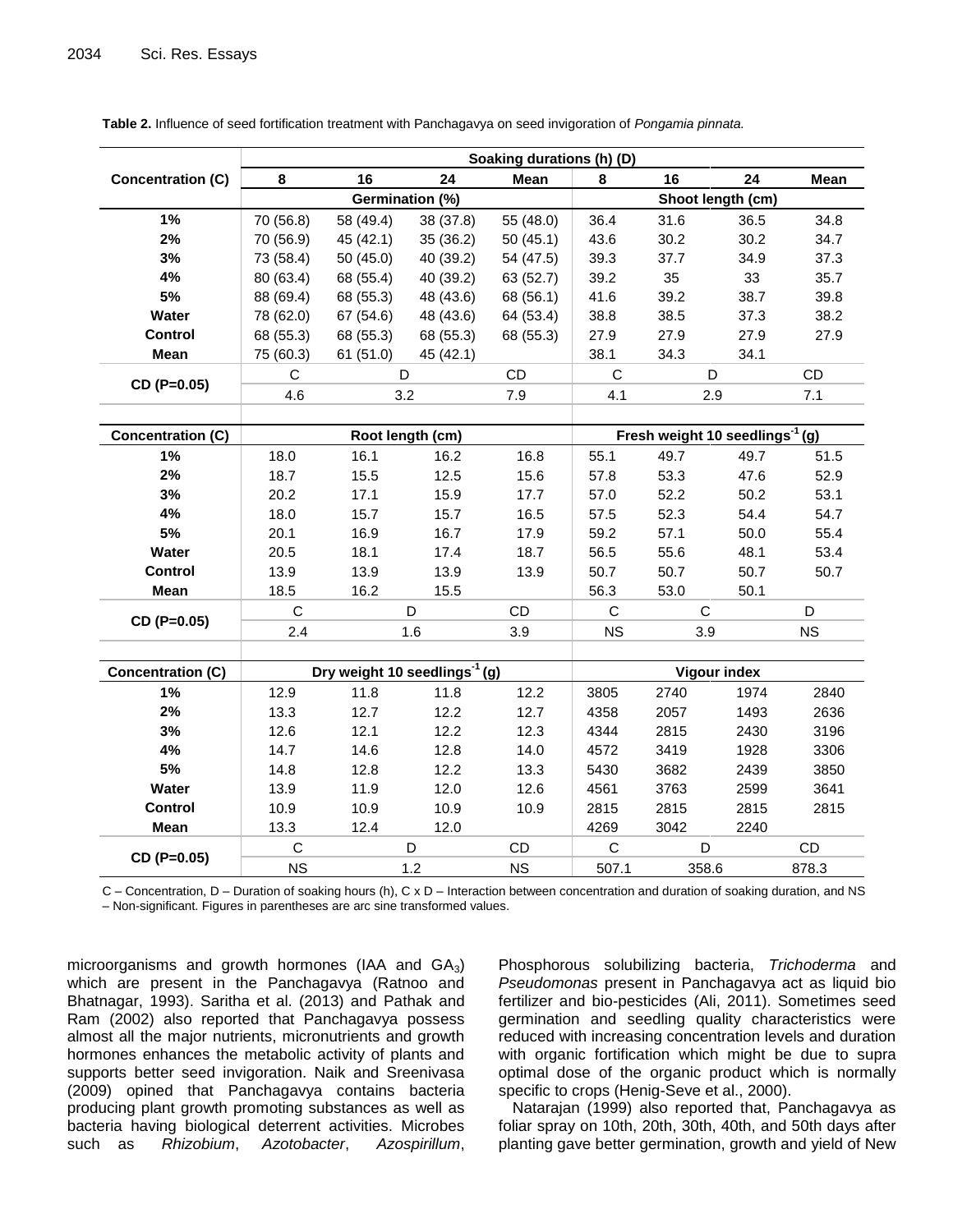

Figure 1. Influence of Panchagavya on seed germination of *Jatropha curcas*. T<sub>1a</sub>- 8 h soaking at 1% Panchagavya, T<sub>1b</sub>- 16 h soaking at 1% Panchagavya, T<sub>1c</sub>- 24 h soaking at 1% Panchagavya, T<sub>2a</sub>- 8 h soaking at 2% Panchagavya, T<sub>2b</sub>- 16 h soaking at 2% Panchagavya, T<sub>2c</sub>- 24 h soaking at 2% Panchagavya, T<sub>3a</sub>- 8 h soaking at 3% Panchagavya, T<sub>3b</sub>- 16 h soaking at 3% Panchagavya, T<sub>3c</sub>- 24 h soaking at 3% Panchagavya, T<sub>4a</sub>- 8 h soaking at 4% Panchagavya, T<sub>4b</sub>- 16 h soaking at 4% Panchagavya, T<sub>4c</sub>- 24 h soaking at 4% Panchagavya, T<sub>5a</sub>- 8 h soaking at 4% Panchagavya,  $T_{5b}$ - 16 h soaking at 4% Panchagavya,  $T_{5c}$ - 24 h soaking at 4% Panchagavya,  $T_{6a}$ - 8 h water soaking,  $T_{6b}$ - 16 h water soaking,  $T_{6c}$ - 24 h water soaking, and  $T_{7}$ - Control.

Zealand spinach (*Tetragonia tetragonoides*). Under pre-sowing condition, the green gram seedlings showed significant growth increase at 4% concentration of Panchagavya (Kumaravelu and Kadamban, 2009). Sumangala and Patil (2009) reported that paddy seeds treated with Panchagavya enhanced the seed germination by 91% and with higher vigour index value of 1036. Mohan (2008) also reported that Panchagavya is the most effective growth promoter in brinjal (*Solanum melonogena*) and tomato (*Lycopersicon esculentum*) than other organic promoters.

Albert and Krishnasamy (2007) and Gore and Sreenivasa (2011) in tomato, Kumawat et al. (2009) in Cumin, Sangeetha and Thevanathan (2010) in pulses, Vijayakumari et al. (2012) in soya bean, Somasundaram et al. (2003) in maize, sunflower and green gram, Suresh Kumar et al. (2011) in black gram, Chadha et al. (2012) in pea, and Shakuntala et al. (2012) in rice also expressed that Panchagavya has better influence in seed and

seedling invigoration.

#### **Conclusion**

*J. curcas* and *P. pinnata* seeds fortification with Panchagavya at 2 and 5% for 16 and 8 h, respectively of soaking had highest invigoration effect than water soaking and control. Thus, this study may suggest that Panchagavya application is one of the traditional, ecofriendly and low cost technique to enhance the better seed invigouration and promote the successful large scale afforestation in tree species.

### **ACKNOWLEDGEMENT**

The authors are thankful to the National Oilseeds and Vegetable Oils Development (NOVOD) Board, Gurgaon,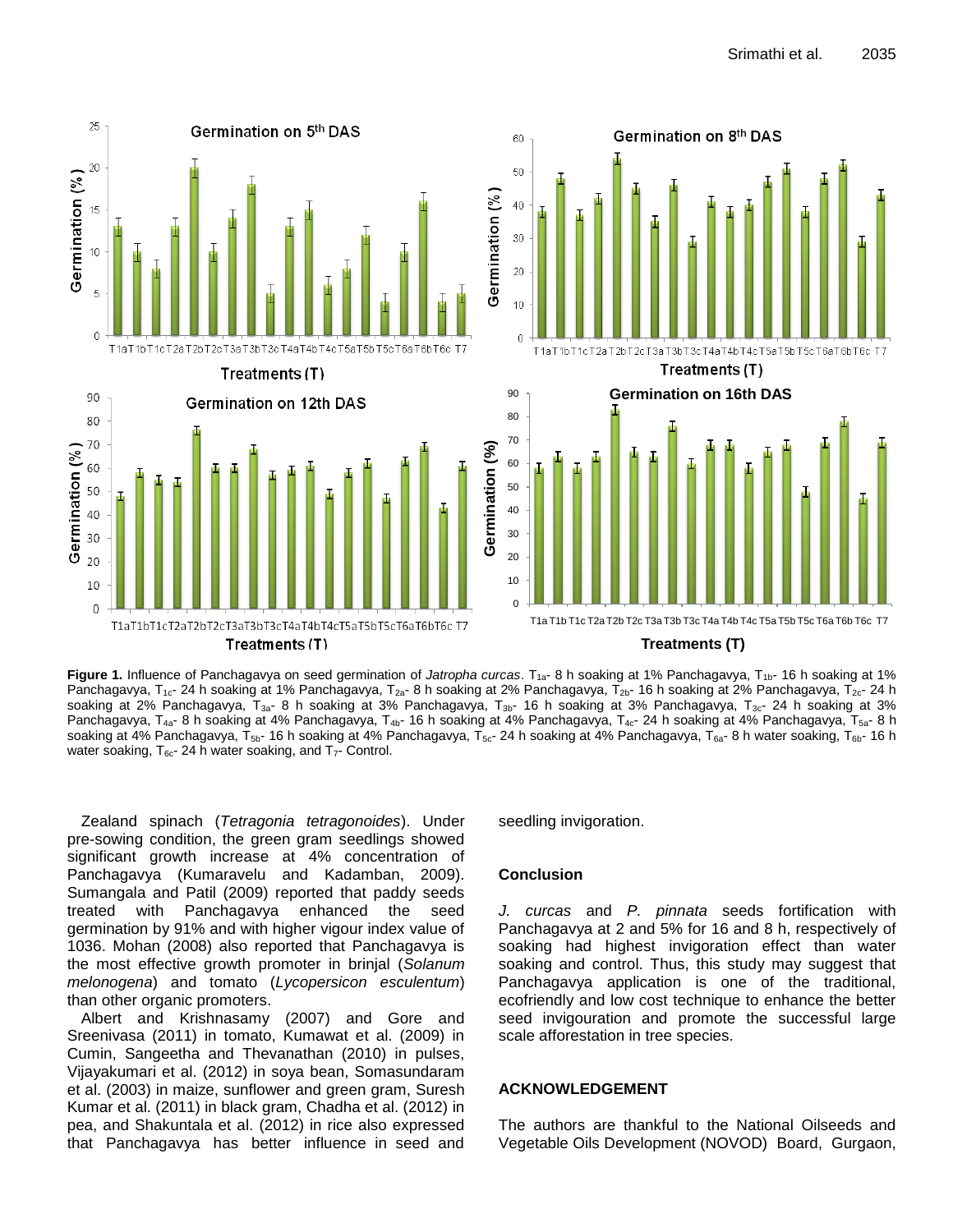

Figure 2. Influence of Panchagavya on Pongamia pinnata seed germination. T<sub>1a</sub>- 8 h soaking at 1% Panchagavya, T<sub>1b</sub>- 16 h soaking at 1% Panchagavya, T<sub>1c</sub>- 24 h soaking at 1% Panchagavya, T<sub>2a</sub>- 8 h soaking at 2% Panchagavya, T<sub>2b</sub>- 16 h soaking at 2% Panchagavya, T<sub>2c</sub>- 24 h soaking at 2% Panchagavya, T<sub>3a</sub>- 8 h soaking at 3% Panchagavya, T<sub>3b</sub>- 16 h soaking at 3% Panchagavya, T<sub>3c</sub>- 24 h soaking at 3% Panchagavya, T<sub>4a</sub>- 8 h soaking at 4% Panchagavya, T<sub>4b</sub>- 16 h soaking at 4% Panchagavya, T<sub>4c</sub>- 24 h soaking at 4% Panchagavya, T<sub>5a</sub>- 8 h soaking at 4% Panchagavya,  $T_{5b}$ - 16 h soaking at 4% Panchagavya,  $T_{5c}$ - 24 h soaking at 4% Panchagavya,  $T_{6a}$ - 8 h water soaking,  $T_{6b}$ - 16 h water soaking,  $T_{6c}$ - 24 h water soaking, and  $T_{7}$ - Control.

Haryana (India) for providing research grant for the project.

#### **REFERENCES**

- Abdul-Baki AA, Anderson JD (1973).Vigour determination in soybean seed by multiple criteria. Crop Sci. 13:630-633.
- Albert AV, Krishnasamy V (2007). Production of elite seedlings in tomato using organic nursery. In: Proc. of  $8<sup>th</sup>$  Agricultural Science Congress: Science for food, livelihood security and rural prosperity; (Eds), Samiyappan R, Sathiah N, Suresh S, Subramanian S, Karthikeyan G and Radhajeyalakshmi R. National Academy of Agricultural Sciences, 15 –Tamil Nadu Agricultural University Coimbatore, India. pp. 266.
- Ali MN (2011). Sustainable Agriculture with Low Cost Technologies (SALoCT). School of Agriculture and Rural Development, Ramakrishna Mission Vivekananda University, Belur Math, West Bengal. p. 47.
- Chadha S, Rameshwar A, Saini JP, Paul YS (2012). Vedic Krishi: Sustainable livelihood option for small and marginal farmers. Indian J.

Tradit. Knowl. 11(3):480-486.

- Daniel JN, Hegde NG (2007). Proceedings of the National Seminar on Changing Global Vegetable Oils Scenario: Issues and Challenges before India. ed. D.M. Hegde. Indian Society of Oilseeds Research, Hyderabad, India. pp. 263-276.
- Nayagam G (2001). Indigenous paddy cultivation Experiences of a farmer. Pestic. Post. 9.
- Gomez KA, Gomez AA (1984). Statistical procedure for Agriculture Research (II Ed.) John Wiley and Sons, New York p. 680.
- Gore NS, Sreenivasa MN (2011). Influence of liquid organic manures on growth, nutrient content and yield of tomato (*Lycopersicon esculentum* Mill.) in the sterilized soil. Karnataka J. Agric. Sci. 24(2):153-157.
- Henig-Severa N, Eshelb A, Ne'emana G (2000). Regulation of the germination of Aleppo pine (*Pinus halepensis*) by nitrate, ammonium, and gibberellin, and its role in post-fire forest regeneration. *Physiologia plantarum* 108:390-397.
- ISTA (2010). International Rules for Seed Testing: edition 2010. ISTA, Bassersdorf, Switzerland.
- Kumaravelu G, Kadamban D (2009). Panchagavya and its effect on the growth of the greengram cultivar K-851. Int. J. Plant Sci. 4(2):409- 414.